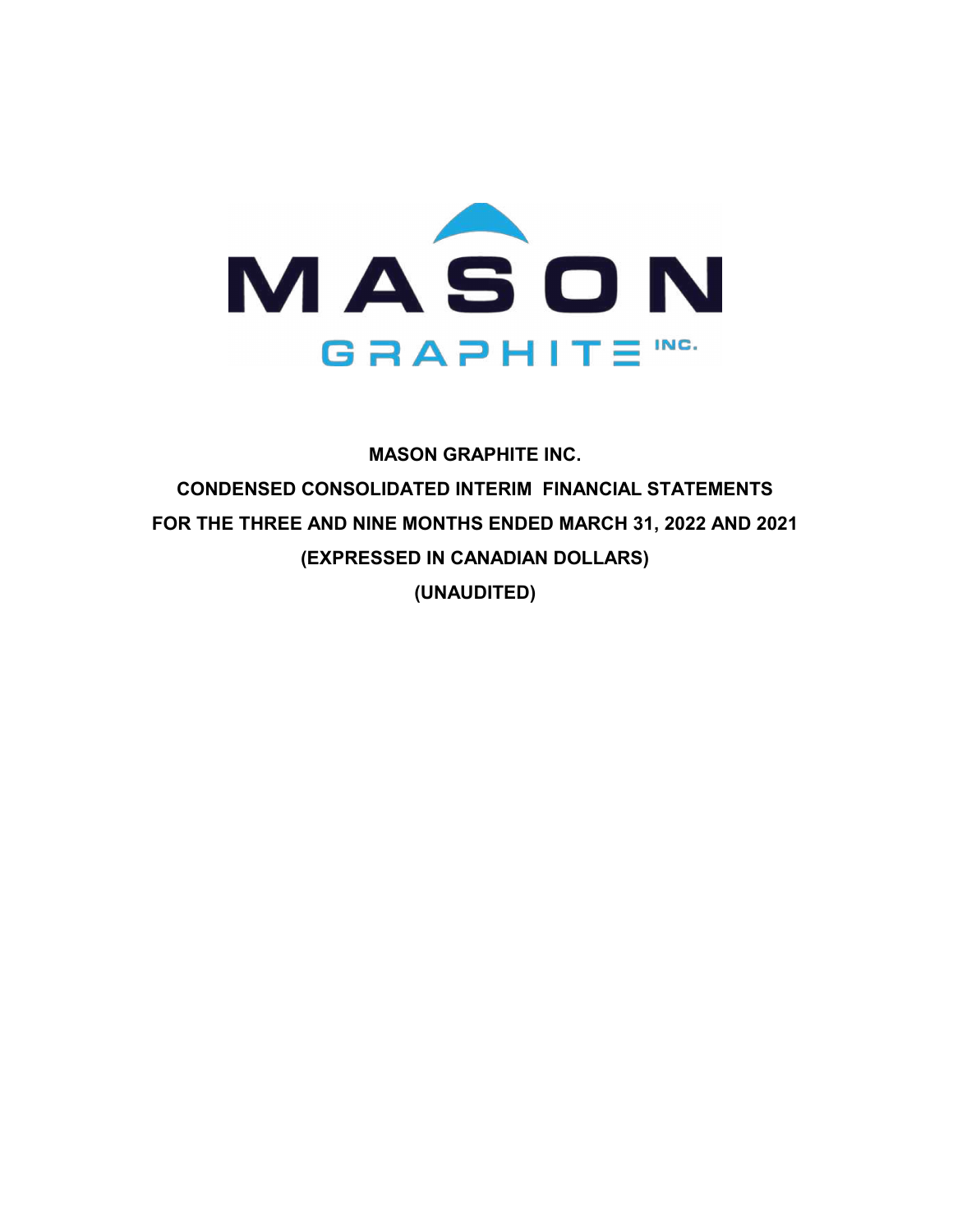

#### **Management's responsibility for financial reporting**

Management is responsible for the preparation and presentation of the accompanying unaudited condensed consolidated interim financial statements, which includes ensuring that significant accounting judgments and estimates are made in accordance with International Financial Reporting Standards. This responsibility includes selecting appropriate accounting principles and methods, and making decisions affecting the measurement of transactions for which objective judgment is required.

The Board of Directors is responsible for overseeing management in the performance of its financial reporting responsibilities and for approving the financial information included in the unaudited condensed consolidated interim financial statements. The Board fulfils these responsibilities by reviewing the financial information prepared by management and discussing relevant matters with management. The Audit Committee has the responsibility of meeting with management to discuss internal controls over the financial reporting process, auditing matters and financial reporting issues. The Audit Committee reports its findings to the Board for its consideration in approving the condensed consolidated interim financial statements together with other financial information of the Company for issuance to the shareholders.

Management recognizes its responsibility for conducting the Company's affairs in compliance with established financial standards and applicable laws and regulations, and for maintaining proper standards of conduct for its activities.

"Peter Damouni" "Carmelo Marrelli" Peter Damouni **Carmelo Marrelli** Executive Director Chief Financial Officer

Laval, Québec May 30, 2022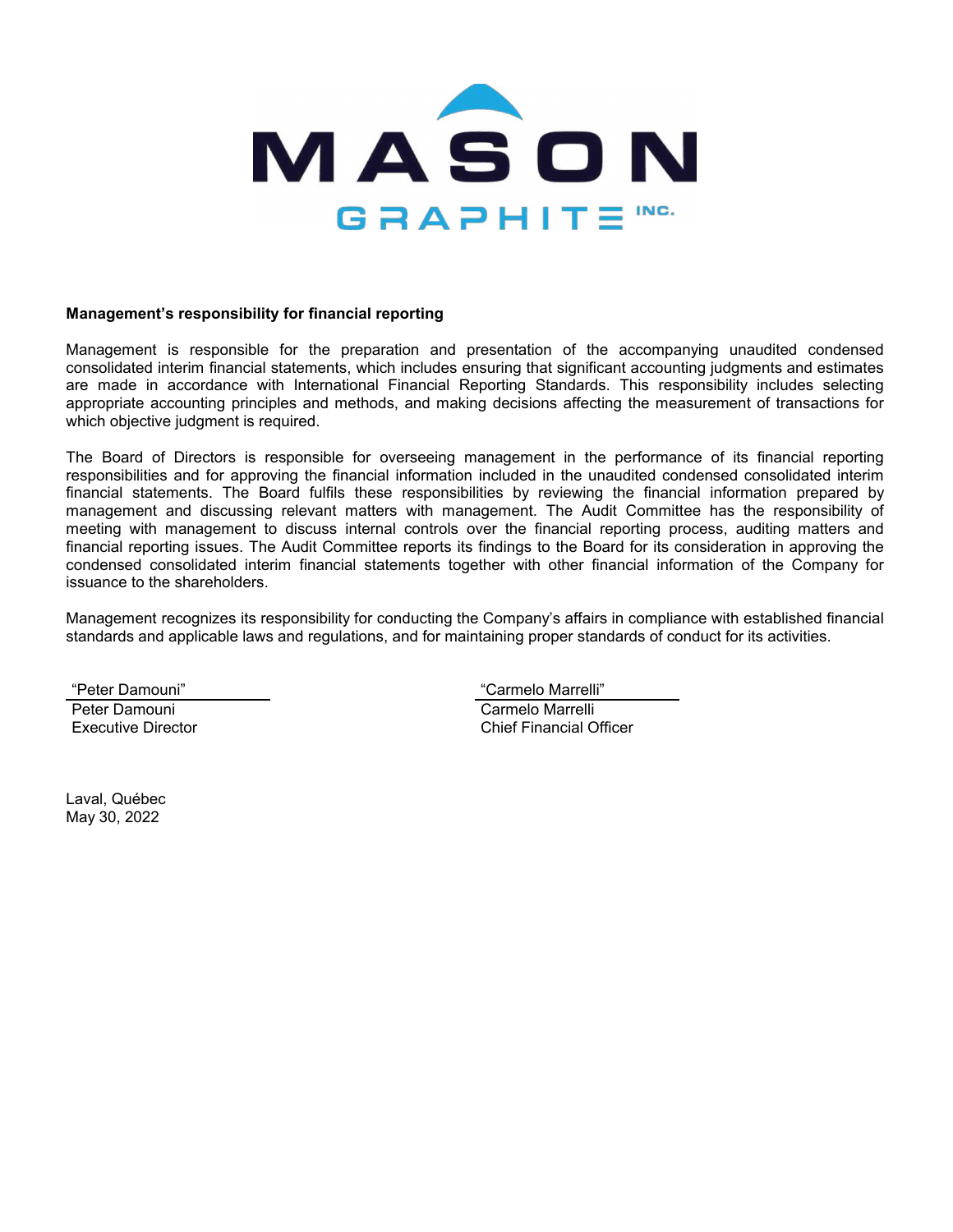| As at,                                                                                       | March 31,<br>2022         | June 30,<br>2021          |
|----------------------------------------------------------------------------------------------|---------------------------|---------------------------|
| <b>ASSETS</b>                                                                                |                           |                           |
| <b>Current assets</b>                                                                        |                           |                           |
| Cash                                                                                         | \$13,511,713              | \$20,125,836              |
| Sales tax receivables                                                                        | 66,941                    | 6,865                     |
| Government assistance                                                                        | 179,762                   | 162,700                   |
| Prepaid and other receivable                                                                 | 94,772                    | 64,461                    |
|                                                                                              | 13,853,188                | 20,359,862                |
| <b>Non-current assets</b>                                                                    |                           |                           |
| Deferred charges for an upcoming transaction (Note 4)                                        |                           | 255,447                   |
| Prepayment for the transaction (Note 4)                                                      |                           | 176,350                   |
| Intangible assets (Note 4)                                                                   | 8,907,482                 |                           |
| Property, plant and equipment (Note 3)                                                       | 5,700,288                 | 5,718,782                 |
| <b>Total assets</b>                                                                          | \$28,460,958              | \$26,510,441              |
| <b>LIABILITIES</b><br><b>Current liabilities</b><br>Accounts payable and accrued liabilities | \$<br>243,613             | 1,618,559<br>\$           |
| <b>Total liabilities</b>                                                                     | 243,613                   | 1,618,559                 |
| <b>EQUITY</b><br>Share capital<br>Reserves                                                   | 107,819,916<br>13,022,348 | 107,819,916<br>12,313,973 |
| <b>Deficit</b>                                                                               | (98, 545, 916)            | (95, 242, 007)            |
|                                                                                              | 22,296,348                | 24,891,882                |
| Non-Controlling Interest                                                                     | 5,920,997                 | 24,891,882                |
| <b>Total equity</b>                                                                          | 28,217,345                |                           |
| <b>Total liabilities and equity</b>                                                          | \$28,460,958              | \$26,510,441              |
|                                                                                              |                           |                           |

Nature of operations and liquidity risk (note 1) Subsequent events (note 6)

# **Approved on behalf of the Board of Directors:**

"Peter Damouni" "François Perron"

**Director Director**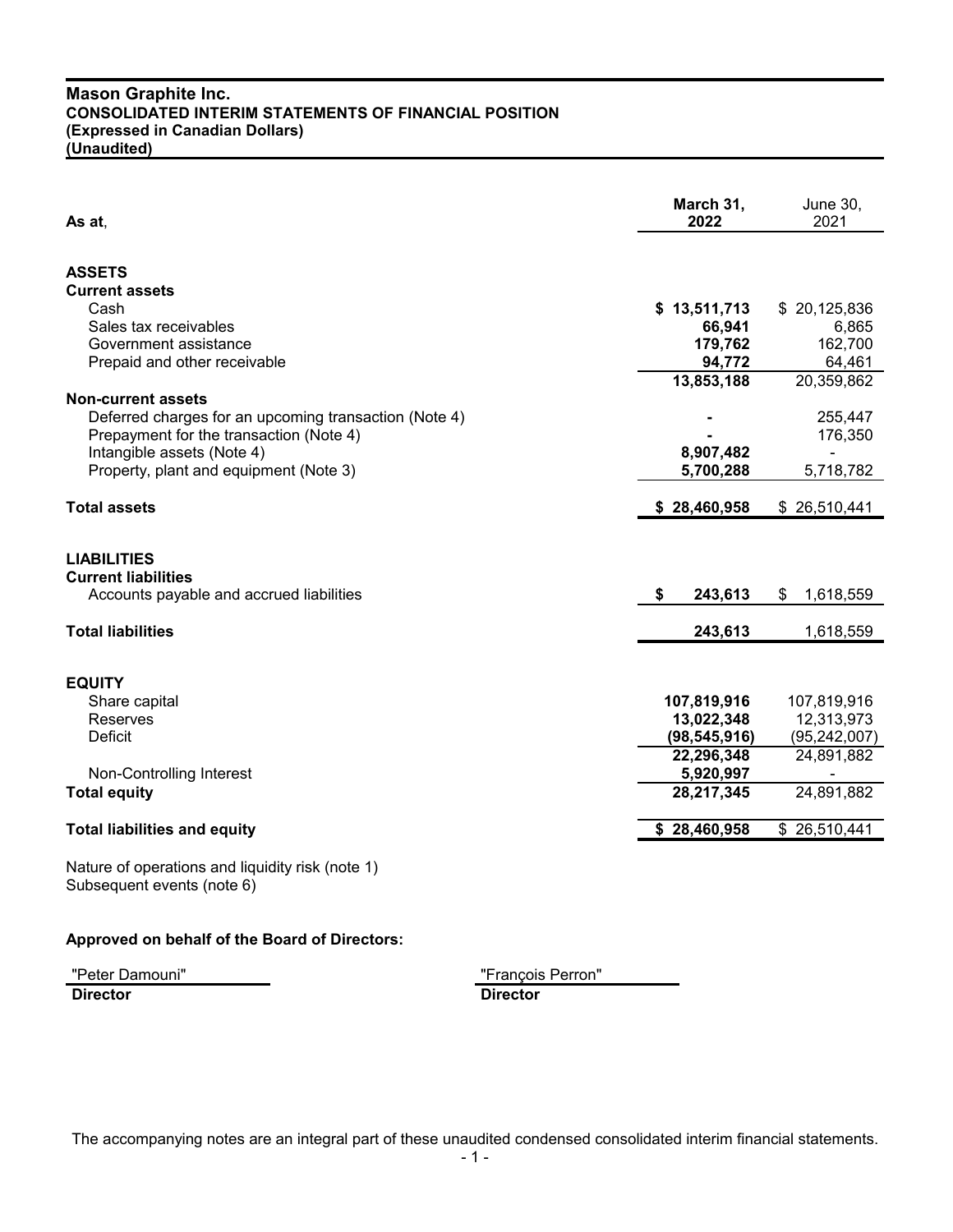# **Mason Graphite Inc. CONSOLIDATED INTERIM STATEMENTS OF LOSS AND COMPREHENSIVE LOSS (Expressed in Canadian Dollars) (Unaudited)**

|                                             | For the three month period<br>ended March 31, |           |    | For the nine month period<br>ended March 31, |    |            |    |            |
|---------------------------------------------|-----------------------------------------------|-----------|----|----------------------------------------------|----|------------|----|------------|
|                                             |                                               | 2022      |    | 2021                                         |    | 2022       |    | 2021       |
| <b>Expenses</b>                             |                                               |           |    |                                              |    |            |    |            |
| Salaries and consulting fees                | \$                                            | 499,436   | \$ | 263,248                                      | S. | 1,242,445  | \$ | 612,777    |
| Director fees                               |                                               | 77,070    |    | 70,203                                       |    | 194,482    |    | 219,800    |
| Professional fees                           |                                               | 313,284   |    | 382,101                                      |    | 462,964    |    | 1,959,497  |
| General office expenses                     |                                               | 113,803   |    | 61,805                                       |    | 229,020    |    | 169,572    |
| Travel and accommodation                    |                                               | 25,520    |    |                                              |    | 37,762     |    | 11,337     |
| Share-based compensation                    |                                               | 124,812   |    | 917,943                                      |    | 708,375    |    | 917,943    |
| Communication and promotion                 |                                               | 11,624    |    | 34,269                                       |    | 118,489    |    | 68,045     |
| Transfer agent and filing fees              |                                               | 13,454    |    | 47,312                                       |    | 101,341    |    | 205,623    |
| Services - Thomas Swan                      |                                               | 21,989    |    |                                              |    | 106,871    |    |            |
| Added-value processing (Note 5)             |                                               | 46,861    |    | 390,979                                      |    | 414,295    |    | 1,220,915  |
| R&D expenses                                |                                               |           |    | 2,100                                        |    | 6,573      |    | 6,300      |
| Government assistance                       |                                               | (7,699)   |    |                                              |    | (215, 241) |    | (424, 169) |
| Care and maintenance for Lac Gueret project |                                               | 84,893    |    | 87,919                                       |    | 301,190    |    | 851,718    |
| Amortization of intangible assets           |                                               | 236,544   |    |                                              |    | 551,796    |    |            |
| Depreciation                                |                                               | 5,446     |    | 8,483                                        |    | 18,494     |    | 22,536     |
| Operating net foreign exchange loss         |                                               | 655       |    | (1,079)                                      |    | (443)      |    | 1,086      |
| <b>Operating loss</b>                       |                                               | 1,567,692 |    | 2,265,283                                    |    | 4,278,413  |    | 5,842,980  |
| Finance income                              |                                               | (19, 126) |    | (40, 649)                                    |    | (62, 316)  |    | (131, 823) |
|                                             |                                               | 1,548,566 |    |                                              | \$ | 4,216,097  | \$ |            |
| Net loss and comprehensive loss             |                                               |           | \$ | 2,224,634                                    |    |            |    | 5,711,157  |
| Attributable to:                            |                                               |           |    |                                              |    |            |    |            |
| Company shareholders                        | \$                                            | 1,262,235 | \$ | 2,224,634                                    | \$ | 3,607,957  | \$ | 5,711,157  |
| Non-controlling interest (Note 4)           | \$                                            | 286,331   | \$ |                                              | \$ | 608,140    | \$ |            |
| Net loss and comprehensive loss per share   |                                               |           |    |                                              |    |            |    |            |
| - basic and diluted                         | $\frac{1}{2}$                                 | 0.01      | \$ | 0.02                                         | \$ | 0.03       | \$ | 0.04       |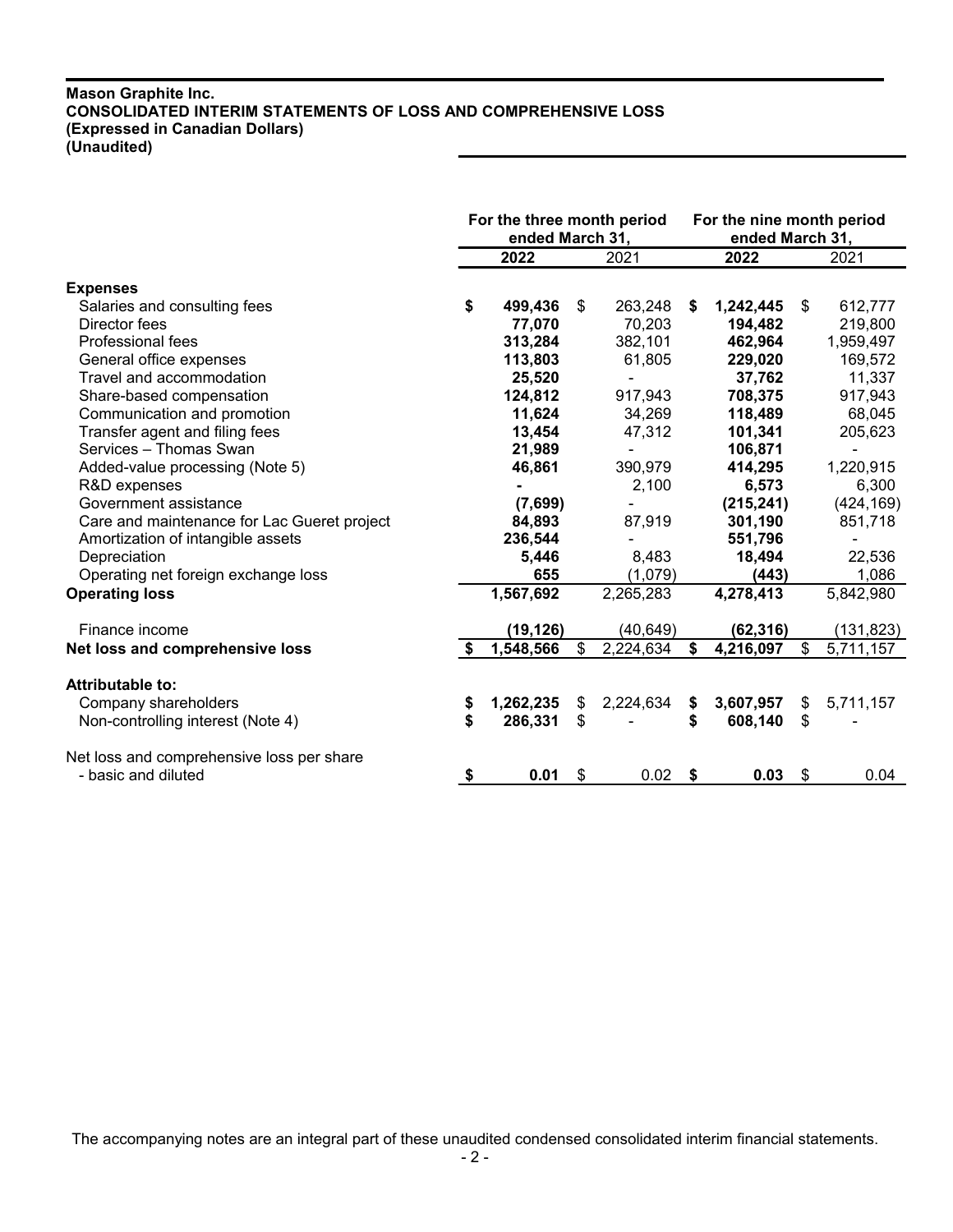# **Mason Graphite Inc. CONSOLIDATED INTERIM STATEMENTS OF CASH FLOWS (Expressed in Canadian Dollars) (Unaudited)**

|                                                         |               | For the nine month period<br>ended March 31, |  |  |
|---------------------------------------------------------|---------------|----------------------------------------------|--|--|
|                                                         | 2022          | 2021                                         |  |  |
|                                                         | \$            | \$                                           |  |  |
| Cash flows used in operating activities                 |               |                                              |  |  |
| Net Loss                                                | (4, 216, 097) | (5,711,157)                                  |  |  |
| Items not affecting cash:                               |               |                                              |  |  |
| Share-based compensation                                | 708,375       | 917,943                                      |  |  |
| Amortization of intangible assets                       | 551,796       |                                              |  |  |
| Depreciation                                            | 18,494        | 22,536                                       |  |  |
| Changes in non-cash working capital items:              |               |                                              |  |  |
| Sales tax receivables                                   | (60, 076)     | 496,101                                      |  |  |
| Government assistance                                   | (17,062)      | 29,500                                       |  |  |
| Prepaid and other receivable                            | (30, 110)     | 36,346                                       |  |  |
| Accounts payable and accrued liabilities                | (711, 659)    | (83,062)                                     |  |  |
|                                                         | (3,756,339)   | (4, 291, 793)                                |  |  |
| <b>Cash flows from financing activities</b>             |               |                                              |  |  |
| Issuance of shares by the subsidiary                    | 2,980,085     |                                              |  |  |
| Options exercised                                       |               | 29,738                                       |  |  |
|                                                         | 2,980,085     | 29,738                                       |  |  |
|                                                         |               |                                              |  |  |
| Cash flows used in investing activities                 |               |                                              |  |  |
| Acquisition of intangible assets                        | (5,208,541)   |                                              |  |  |
| Acquisition of property, plant and equipment            | (629, 328)    | (1, 193, 701)                                |  |  |
|                                                         | (5,837,869)   | (1, 193, 701)                                |  |  |
| Change in cash                                          | (6,614,123)   | (5,455,756)                                  |  |  |
| Cash, beginning of the period                           | 20,125,836    | 26,638,101                                   |  |  |
| Cash, end of the period                                 | 13,511,713    | 21,182,345                                   |  |  |
|                                                         |               |                                              |  |  |
| <b>Supplemental information:</b>                        |               |                                              |  |  |
| Property, plant and equipment accounted for in accounts |               |                                              |  |  |
| payable and accrued liabilities                         |               | 1,340,743                                    |  |  |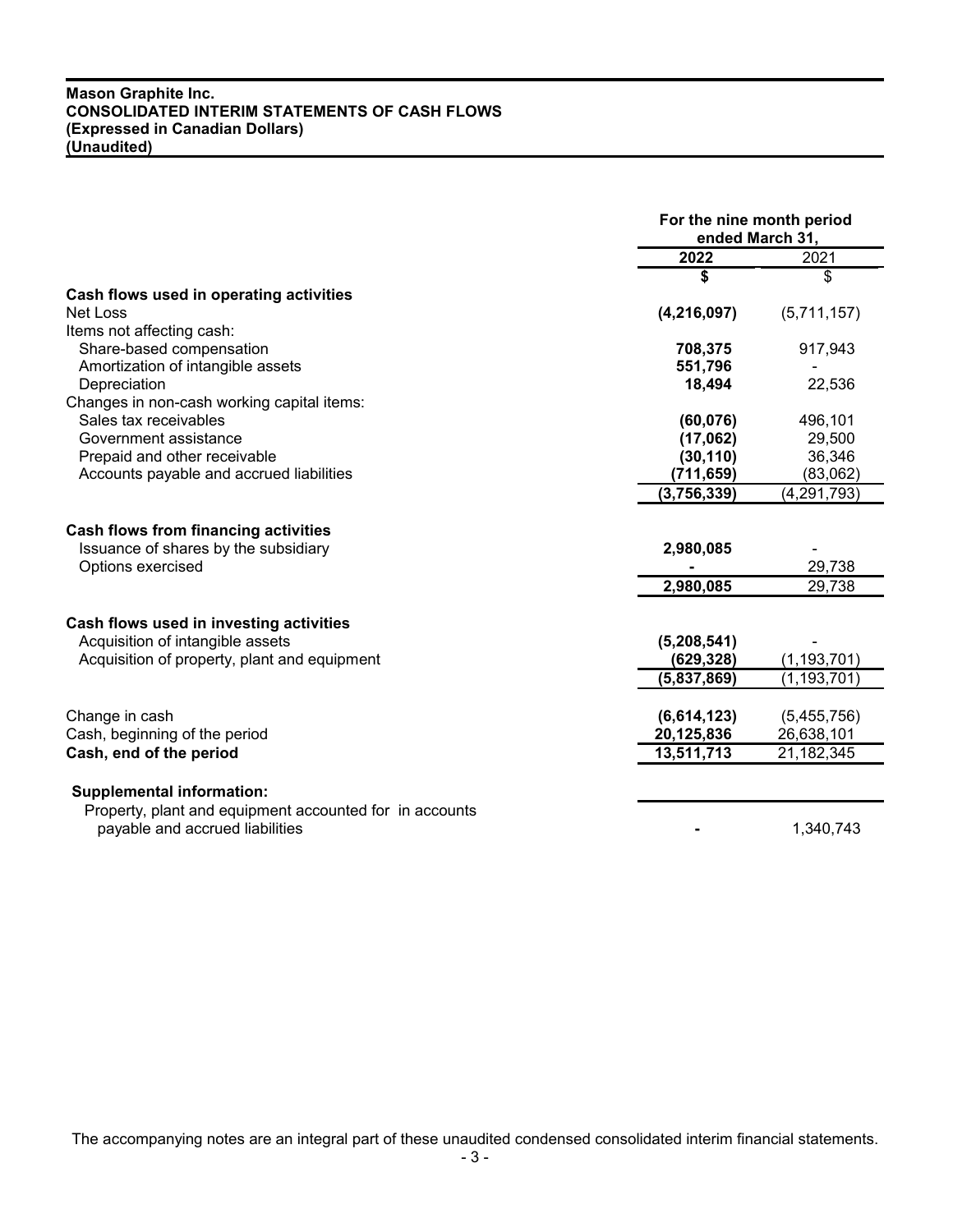## **Mason Graphite Inc. CONSOLIDATED INTERIM STATEMENTS OF CHANGES IN EQUITY (Expressed in Canadian Dollars) (Unaudited)**

|                                                             | <b>Share Capital</b> |                          | <b>Reserves</b>                                                |                          |                |                |                                        |                          |             |  |  |  |
|-------------------------------------------------------------|----------------------|--------------------------|----------------------------------------------------------------|--------------------------|----------------|----------------|----------------------------------------|--------------------------|-------------|--|--|--|
|                                                             | <b>Number</b>        | Amount                   | <b>Broker</b><br><b>Warrants</b><br><b>Options</b><br>warrants |                          | <b>Deficit</b> | Total          | Non-<br>controlling<br><b>Interest</b> | <b>Equity</b>            |             |  |  |  |
|                                                             |                      |                          |                                                                |                          |                |                |                                        |                          |             |  |  |  |
| Balance as of July 1, 2021                                  | 136,227,585          | 107,819,916              | 5,622,949                                                      | 591,458                  | 6,099,566      | (95, 242, 007) | 24,891,882                             |                          | 24,891,882  |  |  |  |
| Issuance of shares for the acquisition of intangible assets |                      |                          |                                                                |                          |                | (130, 052)     | (130, 052)                             | 3,983,152                | 3,853,100   |  |  |  |
| Issuance of shares by the subsidiary                        |                      | $\sim$                   | $\overline{\phantom{0}}$                                       | $\blacksquare$           |                | 445,300        | 445,300                                | 2,554,785                | 3,000,085   |  |  |  |
| Shares issued costs by the subsidiary                       |                      | $\sim$                   | $\overline{\phantom{0}}$                                       | $\overline{\phantom{0}}$ |                | (11,200)       | (11,200)                               | (8,800)                  | (20,000)    |  |  |  |
| Share-based compensation                                    |                      | $\overline{\phantom{0}}$ | $\overline{\phantom{0}}$                                       |                          | 708,375        |                | 708,375                                |                          | 708,375     |  |  |  |
| Net loss and comprehensive loss for the period              |                      | $\overline{\phantom{0}}$ |                                                                |                          |                | (3,607,957)    | (3,607,957)                            | (608, 140)               | (4,216,097) |  |  |  |
| Balance, March 31, 2022                                     | 136,227,585          | 107,819,916              | 5,622,949                                                      | 591,458                  | 6,807,941      | (98, 545, 916) | 22,296,348                             | 5,920,997                | 28,217,345  |  |  |  |
| Balance as of July 1, 2020                                  | 136,227,585          | 107,770,516              | 5,622,949                                                      | 591,458                  | 4,941,437      | (88, 696, 597) | 30,229,763                             | $\sim$                   | 30,229,763  |  |  |  |
| Options exercised                                           | 65,000               | 49,238                   |                                                                |                          | (19, 500)      |                | 29,738                                 | $\overline{\phantom{a}}$ | 29,738      |  |  |  |
| Share-based compensation                                    |                      | $\sim$                   |                                                                | $\overline{\phantom{0}}$ | 917,943        |                | 917,943                                | $\sim$                   | 917,943     |  |  |  |
| Net loss and comprehensive loss for the period              |                      |                          |                                                                |                          |                | (5,711,157)    | (5,711,157)                            |                          | (5,711,157) |  |  |  |
| Balance, March 31, 2021                                     | 136,292,585          | 107,819,752              | 5,622,949                                                      | 591,458                  | 5,839,880      | (94, 407, 754) | 25,466,285                             |                          | 25,466,285  |  |  |  |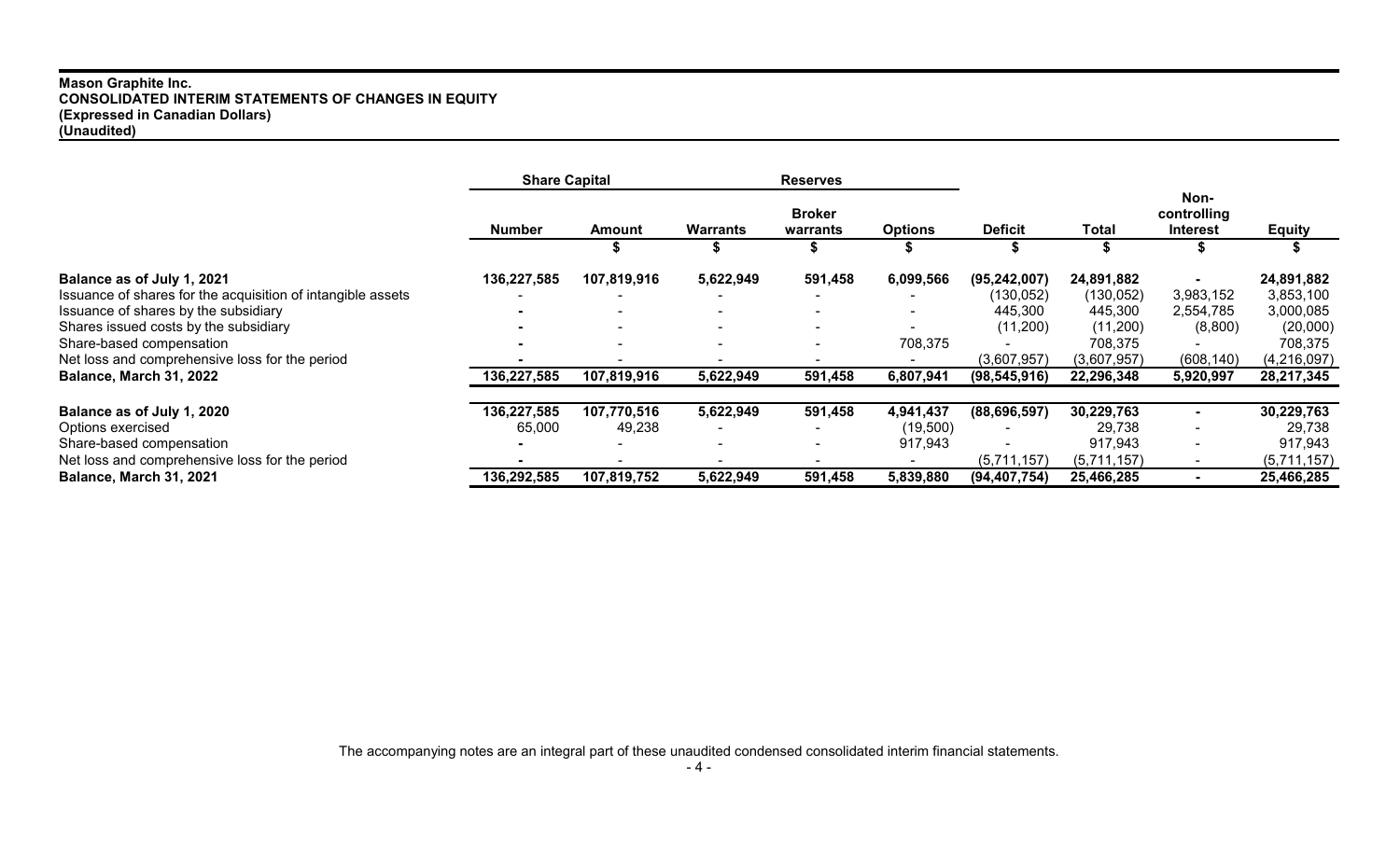# **1. NATURE OF OPERATIONS AND LIQUIDITY RISK**

Mason Graphite Inc. ("Mason Graphite" or the "Company") was incorporated on March 15, 2011 under the *Business Corporations Act* (Ontario) and was continued under the *Canada Business Corporations Act* effective March 3, 2016. The Company's head office is located at 3030 Le Carrefour Boulevard, Suite 600, Laval QC H7T 2P5 Canada.

Until the quarter ended March 31, 2020, Mason Graphite was engaged in the development of its 100% owned Lac Guéret graphite property located in Québec, Canada. Substantially, all of the Company's efforts were devoted to financing and developing this property. The Company has a National Instrument 43-101 compliant technical report for its mineral reserve and resource estimate and for a feasibility study on the Lac Guéret property.

Since April 2020, given the current oversupply of graphite on world markets and the unfavourable capital market conditions for natural resources projects, the Company has decided to postpone, until further notice, the development of the Lac Guéret mine and concentrator (first transformation Lac Guéret project). Management has now given priority to the second transformation project (coated spherical graphite or VAP). This project will now be the main focus of the Company's resources.

Although the Company has taken steps to verify title to the property, these procedures do not guarantee the Company's title thereto. Property title may be subject to government licensing registration or regulation, unregistered prior agreements, unregistered claims, aboriginal claims, or non-compliance with regulatory and environmental requirements.

These unaudited condensed consolidated interim financial statements have been prepared on a going concern basis, which assumes that the Company will be able to realize its assets and discharge its liabilities in the normal course of business for the foreseeable future. In assessing whether the going concern assumption is appropriate, management takes into account all available information about the future, which is at least, but not limited to, 12 months from the end of the most recent reporting period.

As of March 31, 2022, the Company had a working capital of \$13,609,575, an accumulated deficit of \$98,545,916 and a net loss of \$4,216,097 for the nine months ended March 31, 2022. Working capital included a cash balance of \$13,511,713.

Management believes that the Company has sufficient funds to meet its obligations, operating expenses and some development expenditures of the value-added graphite product for the next 12 months. To obtain additional financing, which the Company can do in various ways, including through strategic partnerships, joint venture agreements, debt project financing or other options offered by financial markets. Management continues to assess all these possibilities. While management has been successful in securing financing in the past, there can be no assurance that it will be able to do so in the future or that these sources of funding or initiatives will be available for the Company or that they will be available on terms which are acceptable to the Company.

In March 2020, the COVID-19 epidemic was declared to be a pandemic by the World Health Organization. The situation is dynamic and the ultimate duration and magnitude of the impact on the economy and the financial effect on our activities is not known at the moment but could include an impact on our ability to obtain financing.

These unaudited condensed consolidated interim financial statements were reviewed, approved and authorized for issue by the Board of Directors on May 30, 2022.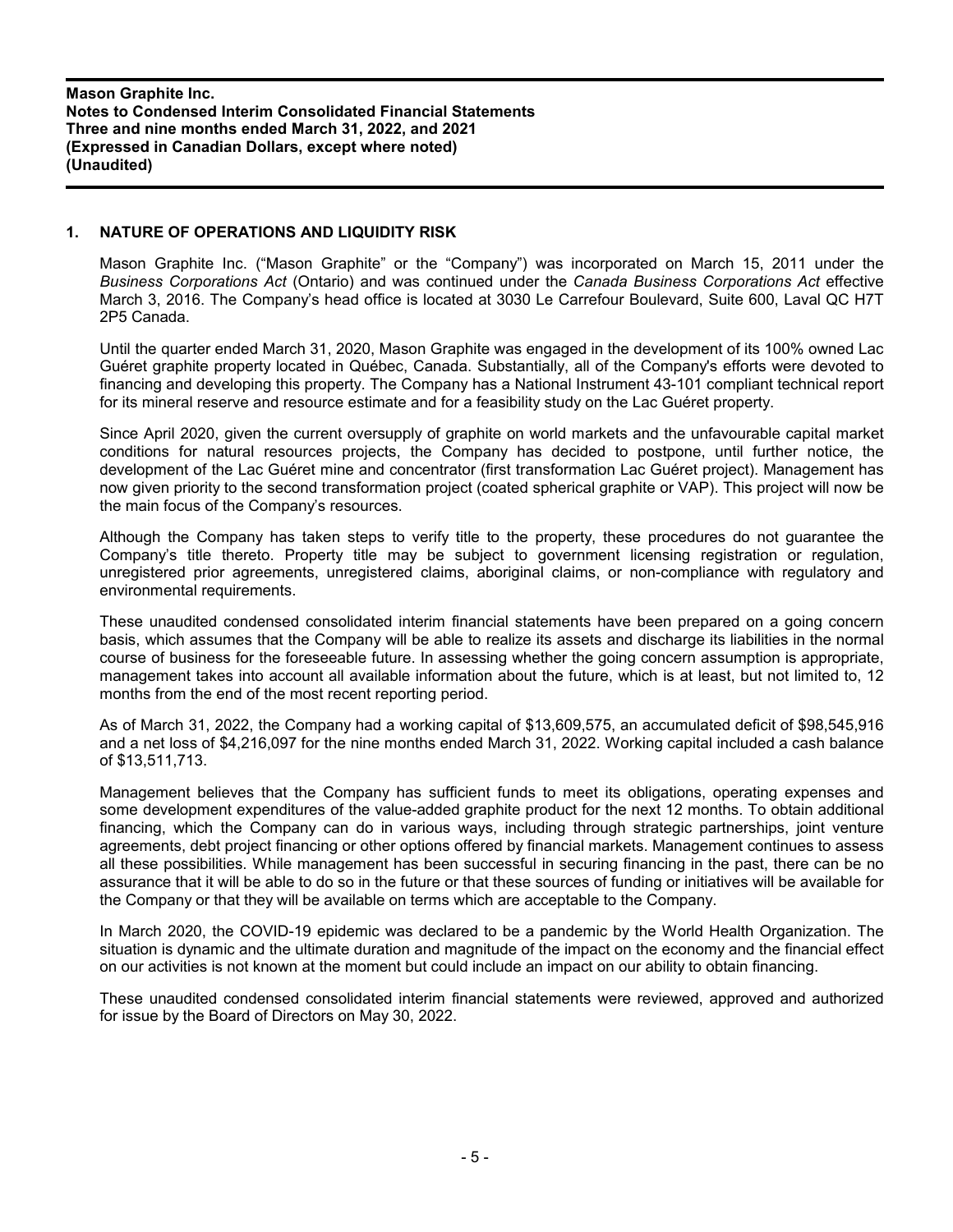# **2. SUMMARY OF SIGNIFICANT ACCOUNTING POLICIES**

### **a) Basis of presentation**

These unaudited condensed consolidated interim financial statements have been prepared in accordance with International Financial Reporting Standards ("IFRS") as issued by the International Accounting Standards Board ("IASB") applicable to the preparation of interim financial statements, including IAS 34, Interim Financial Reporting. The unaudited condensed consolidated interim financial statements should be read in conjunction with the Company's audited annual financial statements for the year ended June 30, 2021.

The preparation of the unaudited condensed consolidated interim financial statements in accordance with IAS 34 requires the use of certain critical accounting estimates. It also requires management to exercise judgment in applying the Company's accounting policies.

The accounting policies followed in these unaudited condensed consolidated interim financial statements are consistent with those of the previous financial year in addition to the application of the new policies that follow.

### **b) Scope of consolidation**

The unaudited condensed consolidated interim financial statements of the Company include the accounts of the parent company and its subsidiary. The parent company controls a subsidiary when it is exposed or entitled to variable returns because of its connection to the subsidiary and is able to directly influence these returns because of its power over the subsidiary. All transactions and balances between group companies are eliminated on consolidation, including unrealized gains and losses on transactions between group companies. The amounts presented in the financial statements of the subsidiary have been adjusted when necessary to ensure consistency with the accounting policies adopted by the Company.

Gains and losses as well as other comprehensive income (loss) of subsidiaries acquired or sold during the period are recognized from the effective date of the acquisition, or until the effective date of the sale, depending on the case.

# **Subsidiary company**

Information on the Company's subsidiary:

67% owned as of September 30, 2021 56% owned as of December 31, 2021 & March 31, 2022

| <b>SUBSIDIARY NAME</b>   | <b>MAIN ACTIVITY</b>               | <b>COUNTRY OF</b><br><b>CONSTITUTION OF THE</b><br><b>COMPANY</b> |
|--------------------------|------------------------------------|-------------------------------------------------------------------|
| Black Swan Graphene Inc. | Graphene technology<br>development | Canada                                                            |

#### **c) Non-Controlling interests**

Non-controlling interests represent equity interests in subsidiaries held by external parties. The share of the net assets of subsidiaries attributable to non-controlling interests is presented as a component of equity. Their share of net income is recognized directly in equity even if the balance of income from non-controlling interests shows a loss. The Company treats transactions concluded with holders of non-controlling interests on the same basis as transactions in equity instruments. Changes in the parent company's interests in subsidiaries that do not result in a loss of control are accounted for as equity transactions.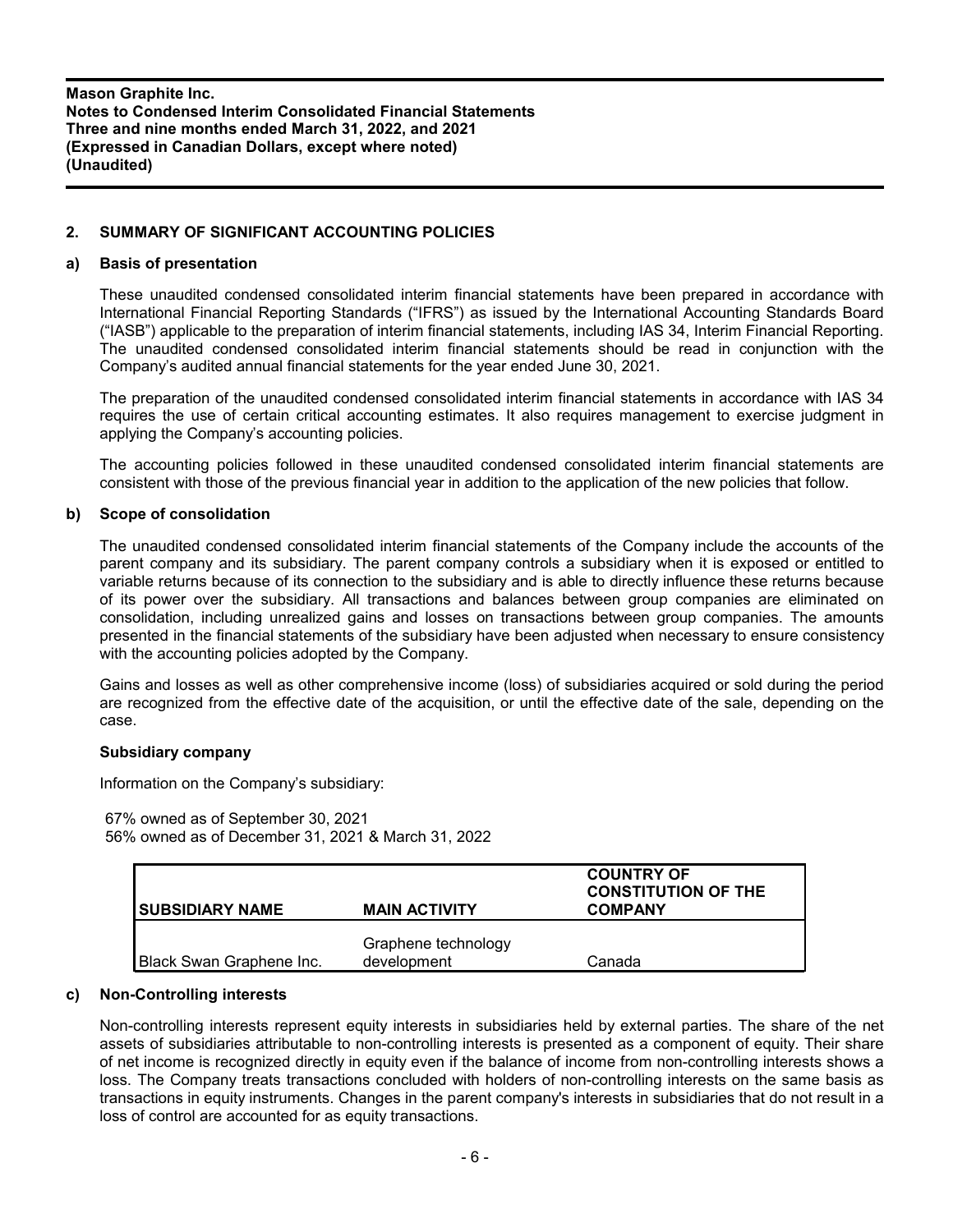# **2. SIGNIFICANT ACCOUNTING POLICIES (continued)**

# **d) Transaction fees**

Transaction costs related to financial assets at amortized cost are recorded as an increase in the carrying amount of the asset while transaction costs related to financial liabilities at amortized cost are recorded as a reduction of the carrying amount of the liability. They are then recognized over the expected lifespan. Transaction costs include fees and commissions paid to agents, advisers, brokers and arbitrageurs, amounts levied by regulatory agencies and stock exchanges as well as transfer duties and taxes. Transaction costs do not include the premium for debt redemption or issuance, financing costs, internal administration costs, or carrying costs.

### **e) Intangible assets**

Intangible assets that are acquired separately are initially recorded at cost. The cost of intangible assets acquired in a business combination is recognized at fair value on the date of acquisition. Following initial recognition, intangible assets are carried at cost less accumulated amortization and impairment losses, if applicable. The useful life of intangible assets is assessed as being either finite or indefinite.

Fixed-life intangible assets are amortized over their useful life and are tested for impairment whenever there is any indication that the intangible asset may have depreciated. The amortization period and the amortization method for intangible assets with a finite useful life are reviewed at each closing date. Changes in the expected useful life or in the consumption of future economic benefits of the asset are considered to be factors modifying the depreciation period or method, if any, and are treated as changes in accounting estimates. Depreciation expense for finite life intangible assets is recognized in the consolidated statements of net income and comprehensive income.

Identifiable intangible assets are recorded at cost and are amortized using the following method and useful lives:

Patents Linear 10 years

# **3. PROPERTY, PLANT AND EQUIPMENT**

|                                   | <b>IT equipment</b> | <b>Production</b><br>equipment | <b>Construction</b><br>in progress | <b>Total</b> |
|-----------------------------------|---------------------|--------------------------------|------------------------------------|--------------|
|                                   |                     |                                |                                    |              |
| Balance, July 1, 2021             | 141,841             | 4,951,941                      | 625,000                            | 5,718,782    |
| Depreciation                      | (18,494)            |                                |                                    | (18,494)     |
| Balance, March 31, 2022           | 123,347             | 4,951,941                      | 625,000                            | 5,700,288    |
| As of March 31, 2022              |                     |                                |                                    |              |
| Cost                              | 218,593             | 15,069,570                     | 32,469,164                         | 47,757,327   |
| Accumulated depreciation          | (95, 246)           |                                |                                    | (95, 246)    |
| Accumulated charge for impairment |                     | (10,117,629)                   | (31,844,164)                       | (41,961,793) |
| Net book value                    | 123,347             | 4,951,941                      | 625,000                            | 5,700,288    |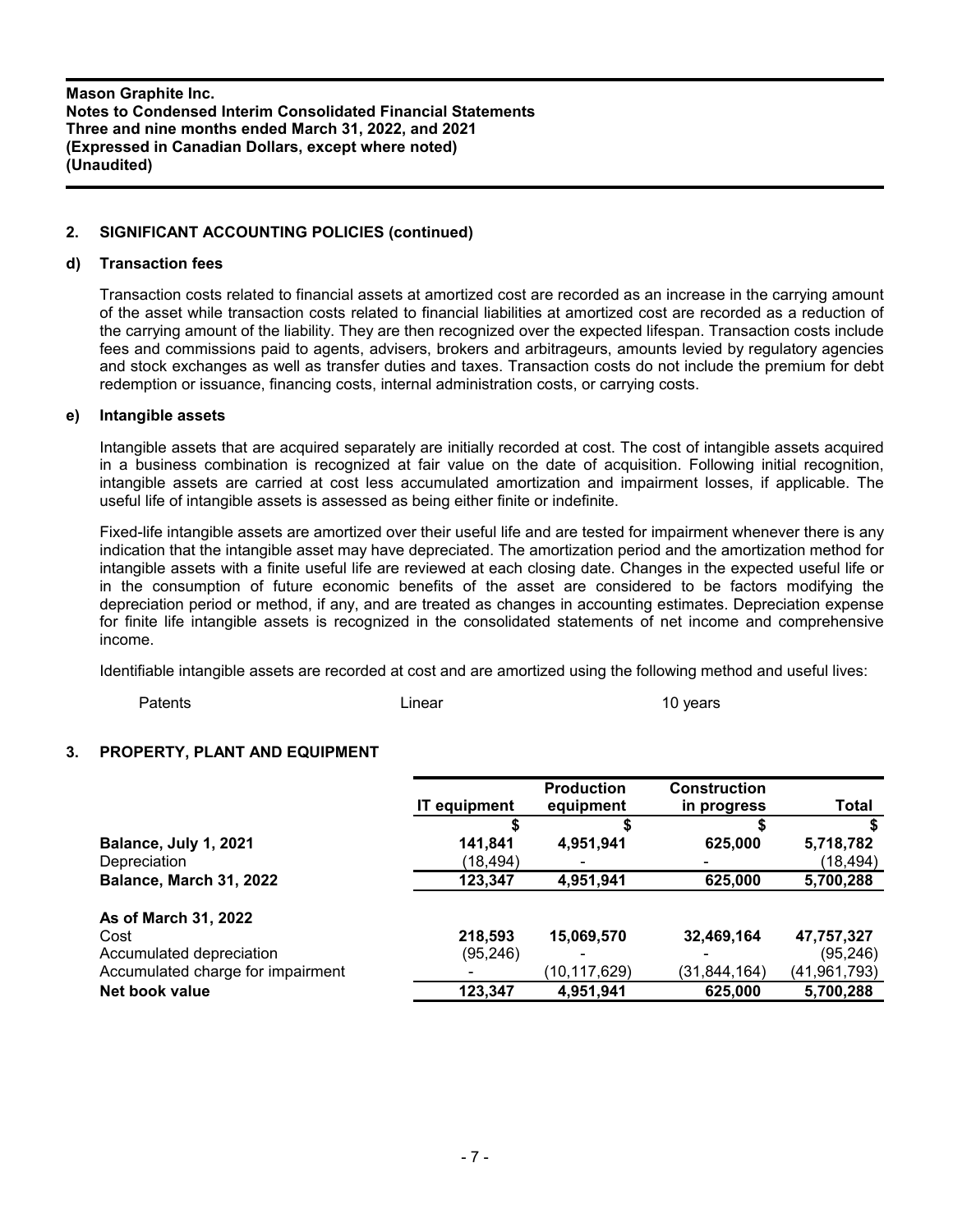# **4. BLACK SWAN GRAPHENE INC. FORMATION**

On August 26, 2021, the Company acquired a portfolio of patents through its subsidiary Black Swan Graphene Inc. ("Black Swan"), then 66.67% owned (7,750,000 common shares).

The acquisition of a portfolio of patents from Thomas Swan does not meet the definition of a business combination; therefore, the transaction has been accounted for as the acquisition of a group of assets in accordance with IAS 38 Intangible Assets. The total acquisition price was allocated to the assets acquired based on their relative fair value.

# **The purchase price of the intangible assets was calculated as follows:**

### **Consideration paid**

| Common shares representing 33.33% interest in Black Swan issued at |  |
|--------------------------------------------------------------------|--|
|                                                                    |  |
|                                                                    |  |
|                                                                    |  |

### **Net assets acquired**

Intangible assets.................................................................................................... **\$ 9,459,277**

(1) Including \$ 176,350 already paid in Prepayment for the transaction as at June 30, 2021.

(2) Including \$ 255,447 already paid in Deferred charges for an upcoming transaction as at June 30, 2021.

On November 8, 2021, Black Swan issued shares to a third party for consideration of 3,000,085, reducing the Company's ownership from 66.67% to 56%. The subsidiary incurred issuance costs of \$20,000.

# **5. ADDITIONAL INFORMATION**

Value-added graphite products study charges are composed of:

|                           | For the three month period<br>ended March 31, |  |         |  | For the nine month period<br>ended March 31, |  |           |  |
|---------------------------|-----------------------------------------------|--|---------|--|----------------------------------------------|--|-----------|--|
|                           | 2022                                          |  | 2021    |  | 2022                                         |  | 2021      |  |
| <b>Salaries</b>           | \$<br>21,984                                  |  | 137,049 |  | 141,817                                      |  | 417,508   |  |
| Subcontracting costs      | 13.764                                        |  | 241,396 |  | 215.984                                      |  | 765,572   |  |
| General & office expenses | 11.113                                        |  | 1.831   |  | 33,876                                       |  | 6,193     |  |
| Location                  | $\blacksquare$                                |  | 10.703  |  | 22.618                                       |  | 31,642    |  |
| Total                     | 46.861                                        |  | 390,979 |  | 414.295                                      |  | 1,220,915 |  |